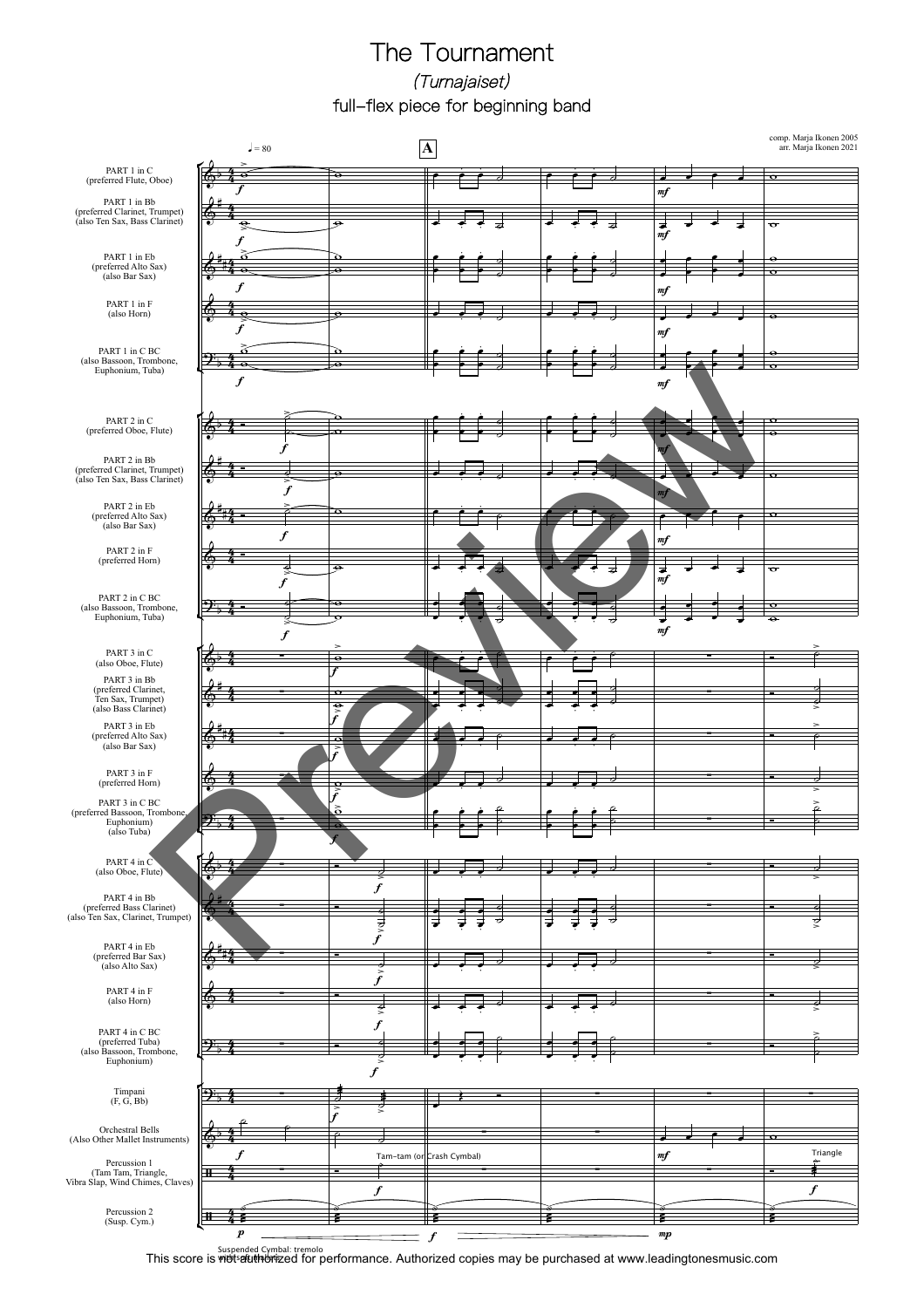| PART 1 in $C$<br>(Fl, Ob)                                                                | ℅                             |               |                                  |                     |               |                       |                  |  |
|------------------------------------------------------------------------------------------|-------------------------------|---------------|----------------------------------|---------------------|---------------|-----------------------|------------------|--|
|                                                                                          |                               |               |                                  |                     |               |                       |                  |  |
| $\rm PART$ 1 in Bb                                                                       |                               |               |                                  |                     |               |                       |                  |  |
| (Cl, Tr)                                                                                 | Ģ                             |               |                                  |                     |               |                       |                  |  |
|                                                                                          |                               |               |                                  | <del>J</del>        |               | डू                    |                  |  |
| PART 1 in Eb                                                                             |                               |               |                                  |                     |               |                       |                  |  |
| (Alto Sax)                                                                               | る                             |               |                                  |                     |               |                       |                  |  |
|                                                                                          |                               |               |                                  |                     |               |                       |                  |  |
| PART 1 in F                                                                              |                               |               |                                  |                     |               |                       |                  |  |
|                                                                                          | ∲<br>f                        |               |                                  |                     |               |                       |                  |  |
|                                                                                          |                               |               |                                  |                     |               |                       |                  |  |
| PART 1 in C BC                                                                           | <u> ခု</u>                    |               |                                  |                     |               |                       |                  |  |
|                                                                                          |                               |               |                                  |                     |               |                       |                  |  |
|                                                                                          |                               |               |                                  |                     |               |                       |                  |  |
| PART 2 in $C$<br>(Ob, Fl)                                                                | 6                             |               |                                  |                     |               |                       |                  |  |
|                                                                                          |                               |               |                                  |                     |               |                       |                  |  |
| $\begin{array}{c} \text{PART 2 in } \text{Bb} \\ \text{(Cl, Tr)} \end{array}$            |                               |               |                                  |                     |               |                       |                  |  |
|                                                                                          | ⊕                             |               |                                  |                     |               |                       |                  |  |
| PART 2 in Eb (Alto Sax)                                                                  |                               |               |                                  |                     |               |                       |                  |  |
|                                                                                          | 6                             |               |                                  |                     |               |                       |                  |  |
|                                                                                          | t                             |               |                                  |                     |               |                       |                  |  |
| PART 2 in F<br>(Horn)                                                                    | ∳                             |               |                                  |                     |               |                       |                  |  |
|                                                                                          |                               |               |                                  |                     |               |                       |                  |  |
| PART 2 in C BC                                                                           | $\mathbf{\mathfrak{P}}$       |               |                                  |                     |               |                       |                  |  |
|                                                                                          |                               |               |                                  |                     |               | €                     |                  |  |
|                                                                                          |                               |               |                                  |                     |               |                       |                  |  |
| PART 3 in C                                                                              |                               |               | е                                |                     |               | ⊖                     |                  |  |
|                                                                                          |                               | mf            |                                  |                     | mf            |                       | ۷                |  |
|                                                                                          |                               |               |                                  |                     |               |                       |                  |  |
| PART 3 in Bb<br>(Cl, Tsax, Tr)                                                           |                               |               | $\sigma$<br>$\overline{\bullet}$ |                     |               |                       |                  |  |
|                                                                                          |                               | mf            |                                  |                     | m f           |                       |                  |  |
| PART 3 in Eb                                                                             |                               | o             |                                  |                     |               | $\bullet$             |                  |  |
| (Alto Sax)                                                                               |                               |               | $\bullet$                        |                     |               |                       |                  |  |
|                                                                                          |                               | m f           |                                  | f                   | m f           |                       | f                |  |
| PART 3 in F<br>(Horn)                                                                    | $\circ$                       | ┙<br>◢<br>-   | $\sigma$                         |                     |               | $\circ$               |                  |  |
|                                                                                          |                               |               |                                  | f                   | mf            |                       |                  |  |
| PART 3 in C BC                                                                           |                               |               |                                  |                     |               | $\boldsymbol{\Omega}$ |                  |  |
| (Bassoon, Trombone,<br>Euphonium)                                                        | $\mathfrak{D}_{\mathfrak{p}}$ |               |                                  |                     |               | $\bullet$             |                  |  |
|                                                                                          |                               | тŢ            |                                  | $\boldsymbol{f}$    | $\it mf$      |                       | $\overline{f}$   |  |
| PART 4 in C                                                                              | ଚ⊵                            |               |                                  | J<br>∸              |               |                       |                  |  |
|                                                                                          |                               |               |                                  |                     |               |                       |                  |  |
| PART 4 in Bb<br>(Bass Clarinet)                                                          |                               | $\it mf$      |                                  |                     |               |                       |                  |  |
|                                                                                          |                               |               |                                  | f                   | m f           |                       |                  |  |
|                                                                                          | Ç                             |               | ø                                |                     |               | $\overline{\bullet}$  |                  |  |
|                                                                                          |                               | ₹<br>₹<br>m f | $\overline{\sigma}$              |                     | ⇁<br>굴<br>m f | $\sigma$              |                  |  |
|                                                                                          |                               |               |                                  |                     |               |                       |                  |  |
| $\begin{array}{c} \text{PART 4 in } \mathbb{E} \text{b} \\ \text{(Bar Sax)} \end{array}$ |                               |               | ਨ                                |                     |               | $\sigma$              |                  |  |
|                                                                                          |                               | mf            |                                  | f                   | m f           |                       | $\boldsymbol{f}$ |  |
| PART 4 in F                                                                              | το,                           |               |                                  |                     |               |                       |                  |  |
|                                                                                          |                               |               | $\overline{\bullet}$             |                     |               |                       |                  |  |
|                                                                                          |                               | $\it mf$      |                                  |                     | m f           |                       |                  |  |
| PART 4 in C BC<br>(Tuba)                                                                 |                               |               | е                                |                     |               |                       |                  |  |
|                                                                                          |                               | mf            |                                  | $\overline{f}$      | m f           |                       | $\boldsymbol{f}$ |  |
|                                                                                          | $\mathfrak{R}_+$              |               |                                  |                     |               |                       |                  |  |
| Timp.                                                                                    |                               |               |                                  |                     |               |                       |                  |  |
|                                                                                          |                               |               |                                  | $f\hspace{-0.1cm}f$ |               |                       |                  |  |
| O.B.                                                                                     | ω.                            |               |                                  |                     |               |                       |                  |  |
|                                                                                          |                               |               |                                  | f f                 |               |                       |                  |  |
|                                                                                          |                               |               |                                  | Tam-tam<br>÷        |               | Vibraslap             |                  |  |
| Perc.                                                                                    | Ŧ                             |               |                                  |                     |               | ÷                     |                  |  |
|                                                                                          |                               |               |                                  | f                   |               | $\boldsymbol{f}$      |                  |  |
| Perc.                                                                                    | Ŧ                             |               | s                                | ź                   | ź             |                       |                  |  |

2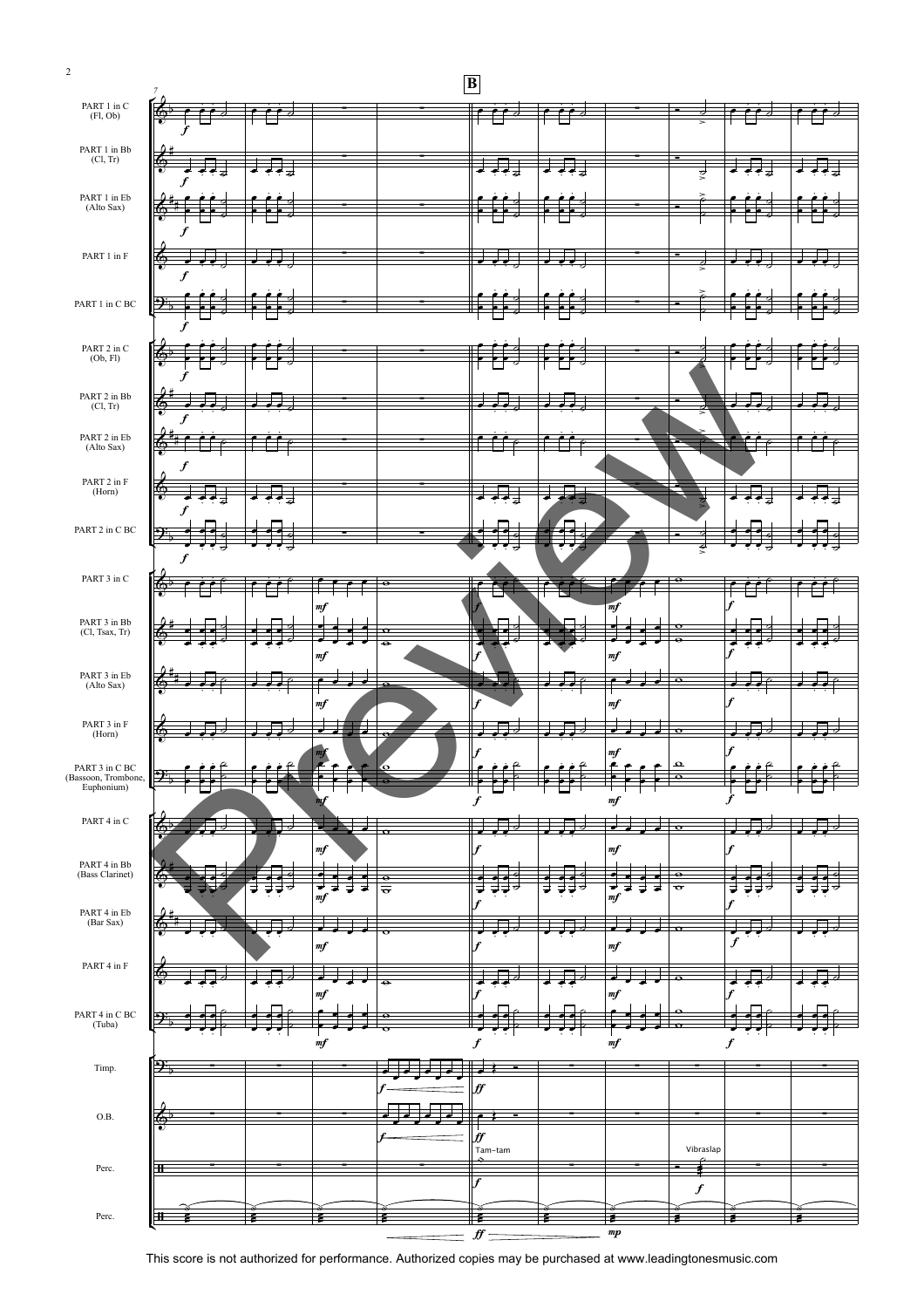

This score is not authorized for performance. Authorized copies may be purchased at www.leadingtonesmusic.com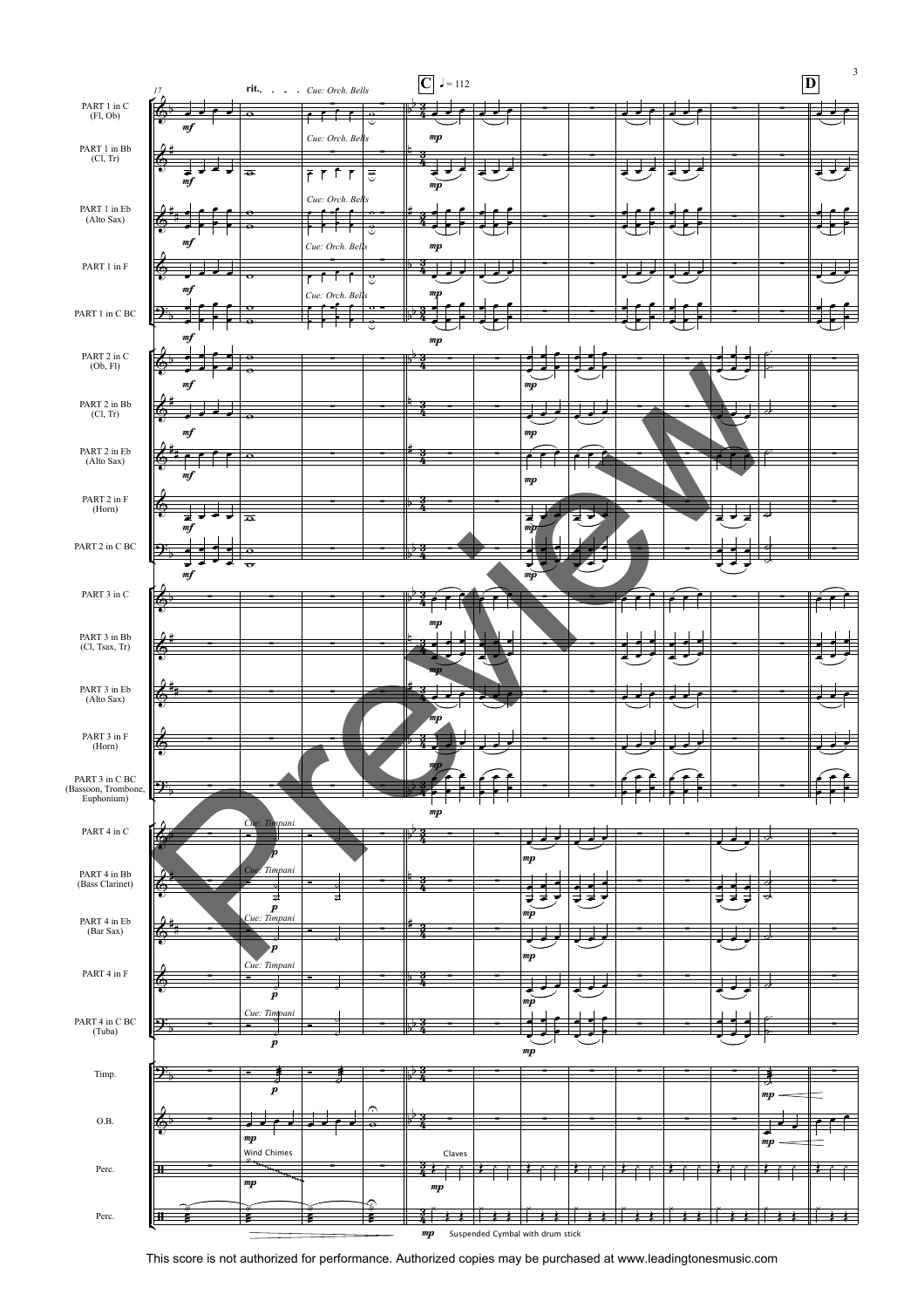

This score is not authorized for performance. Authorized copies may be purchased at www.leadingtonesmusic.com